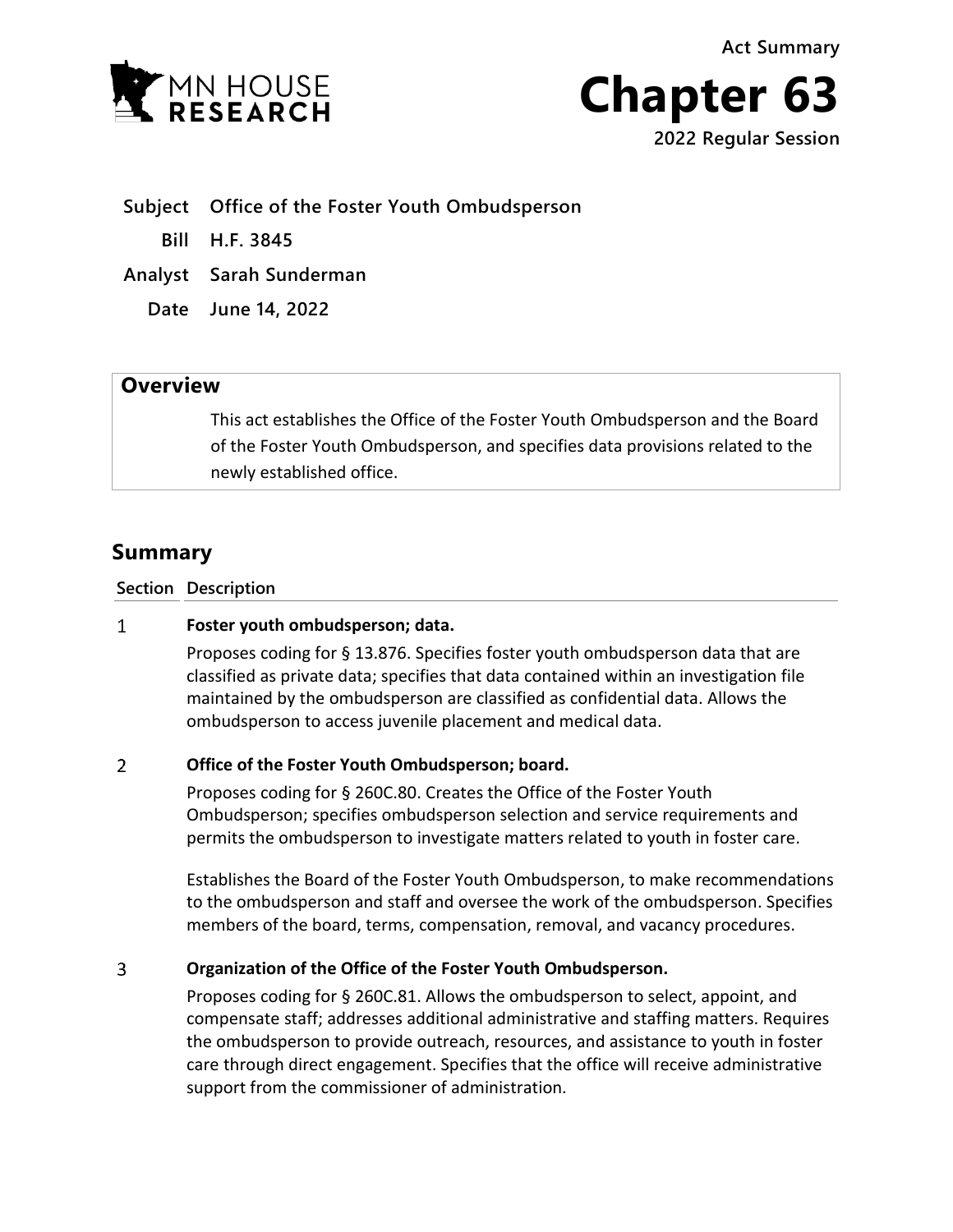### **Section Description**

### $\overline{4}$ **Powers of foster youth ombudsperson; investigation; action on complaints; recommendations.**

Proposes coding for § 260C.82. Defines "agency" for purposes of the section. Allows the foster youth ombudsperson to:

- establish a complaint process;
- determine the scope and manner of investigations;
- make conclusions, recommendations, and proposals to the governor or legislature;
- $\blacksquare$  investigate administrative agency actions, including examining the physical placement of a youth in foster care;
- request and be given access to information from administrative agencies;
- subpoena individuals, in relation to an investigation or inquiry; and
- **•** be present at court proceedings and related meetings, when requested by a youth in foster care.

Specifies civil liability immunity for the ombudsperson, except for acts demonstrating malicious intent or gross negligence.

Outlines the complaint and investigation process and requirements for facilities or family foster homes.

Specifies recommendations the ombudsperson may make to an administrative agency or judicial officer when the ombudsperson considers a complaint to be valid. Allows the ombudsperson to refer matters to the appropriate authorities and bring statutory issues to the governor and the legislature.

Allows the ombudsperson to apply for and receive grants from public and private entities.

Requires state district courts and administrative agencies to provide the ombudsperson with access to juvenile court data, foster care placement data, and certain medical data.

### 5 **Recommendations and reports to governor.**

Proposes coding for § 260C.83. Allows the ombudsperson to send conclusions and suggestions to the governor; requires the ombudsperson to consult with the governor and relevant agency, facility, program, or person concerning the conclusion or recommendation, before finalizing a conclusion or recommendation that criticizes an agency, facility, program, or person.